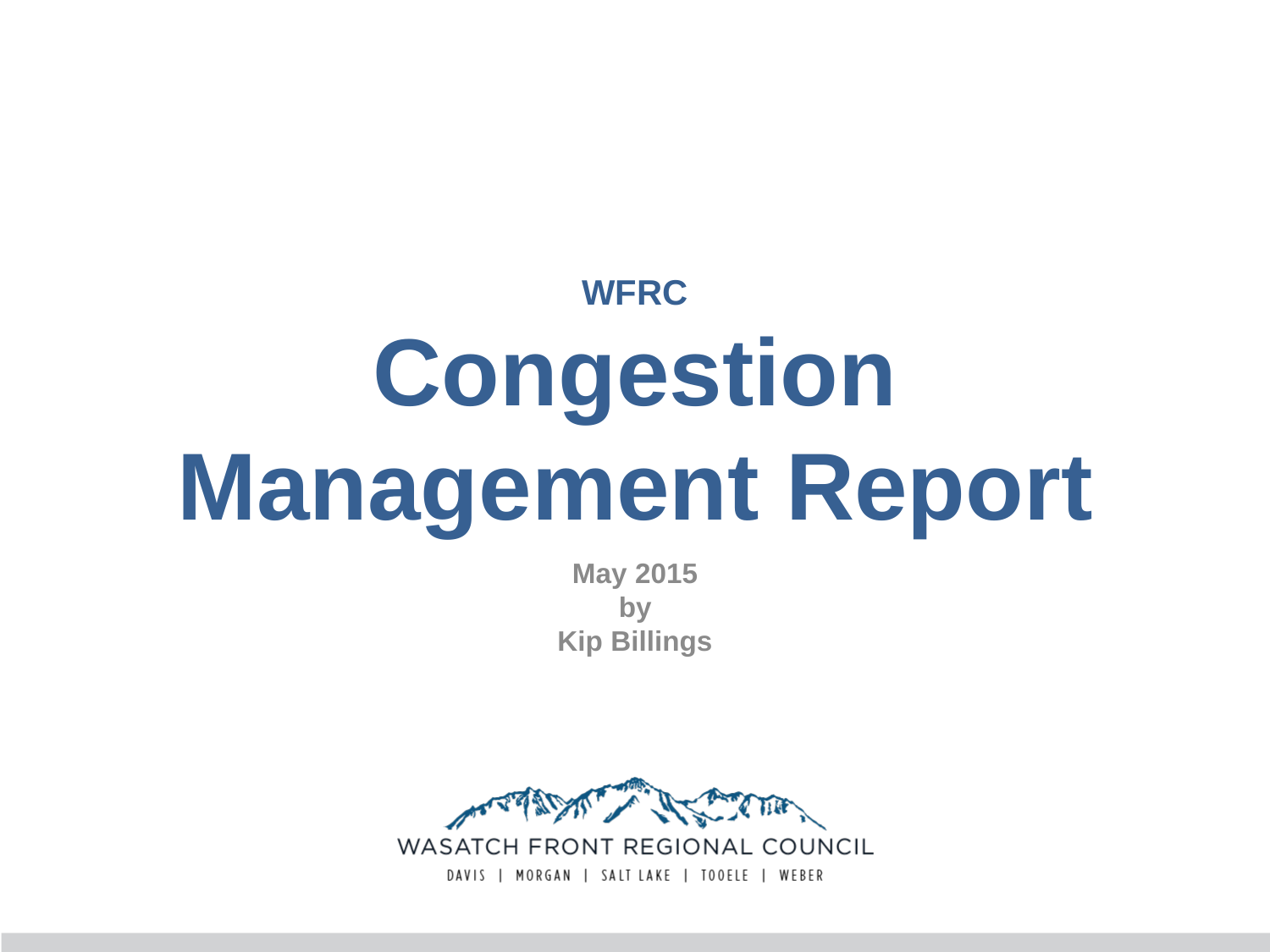#### **Performance Measures**

### •**Highway**

- Daily VMT
- VMT/Capita
- % Arrival on Green
- •**Transit**
	- Annual Boardings by Mode
	- Daily Boardings by Mode
	- Annual Boardings/Capita
	- Peak Load Analysis by Mode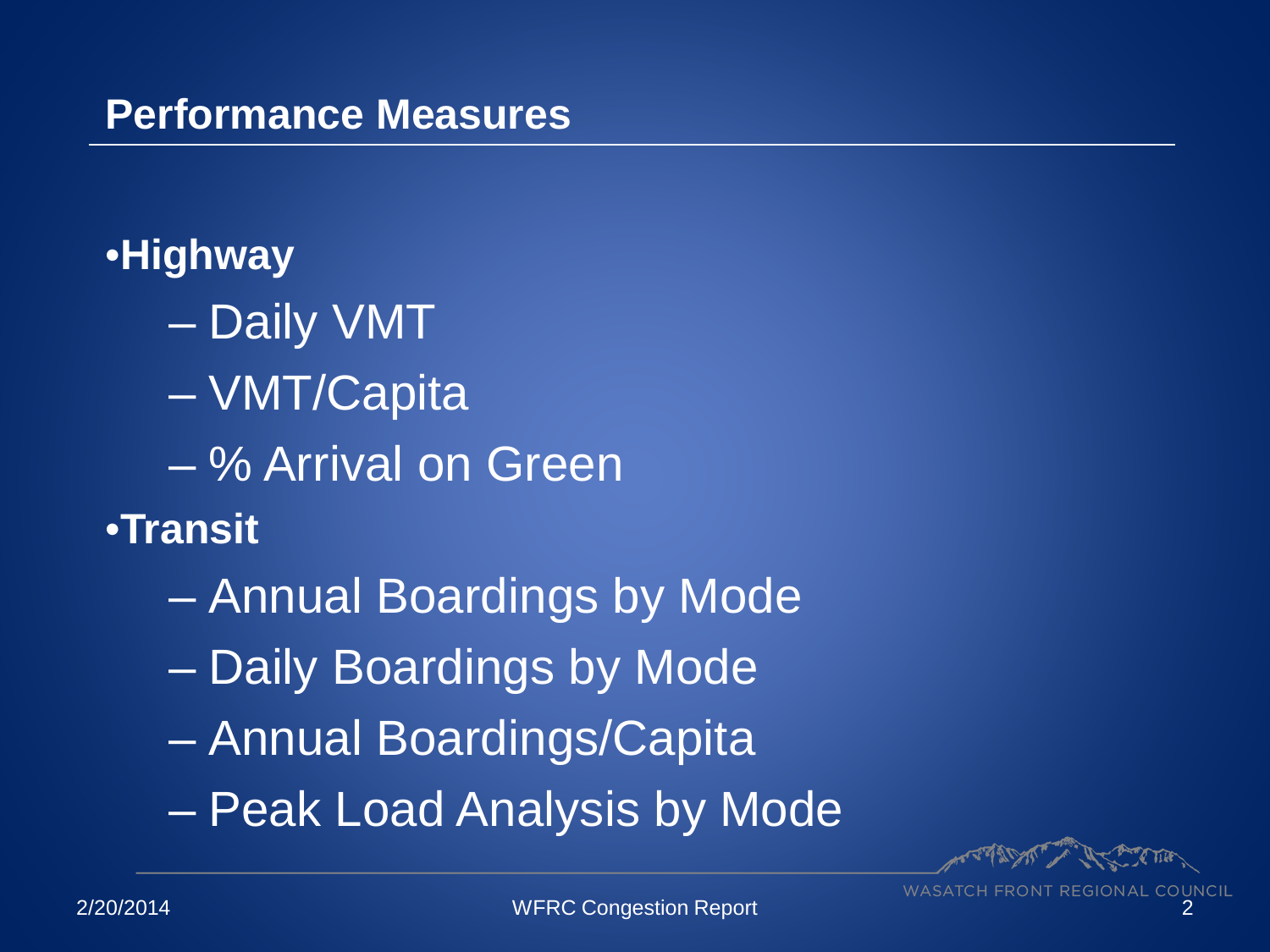# **HIGHWAY PERFORMANCE**

AS COME,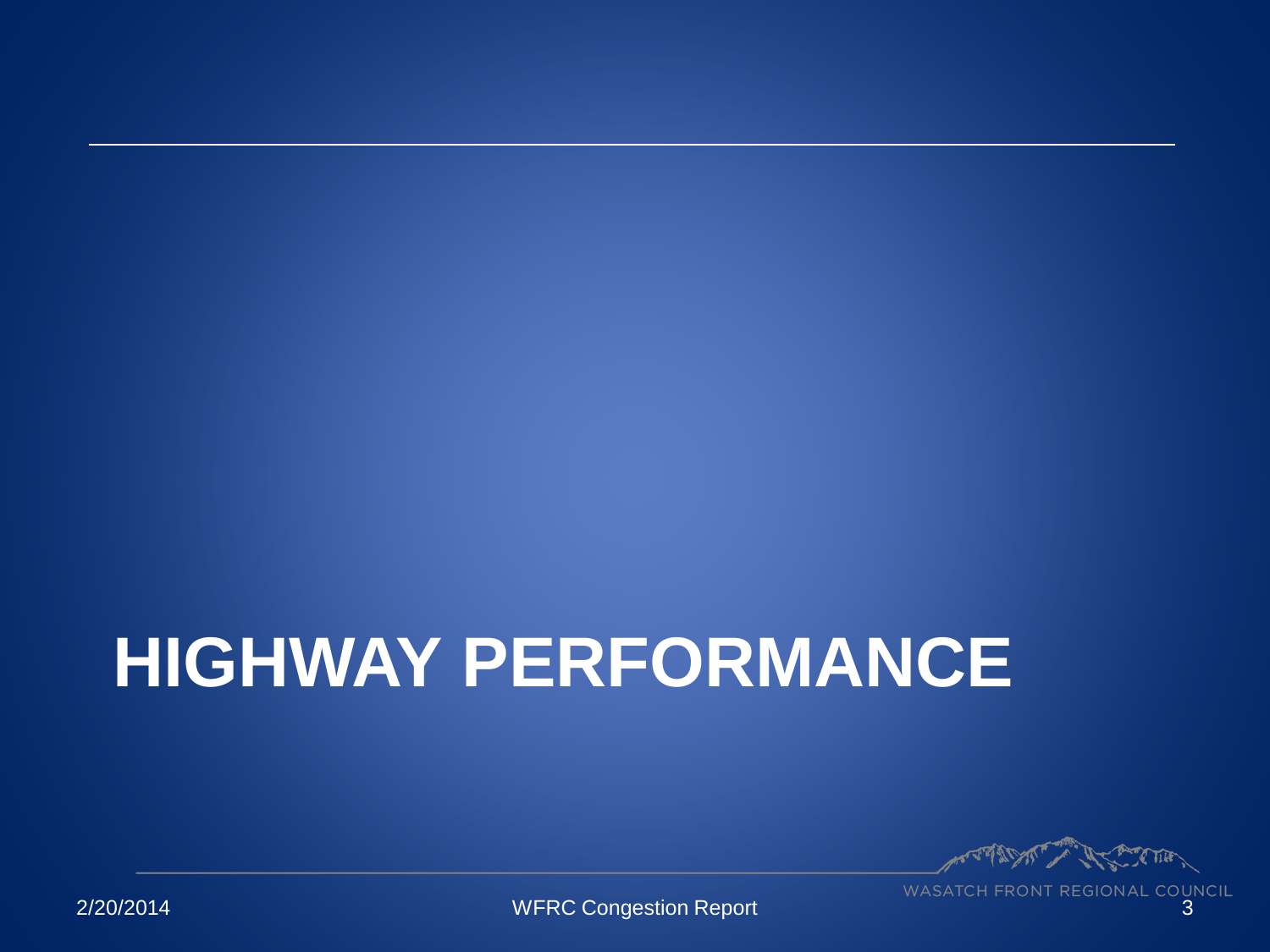#### **Daily Vehicle Miles Traveled: 1994 - 2013 (UDOT HPMS data)**

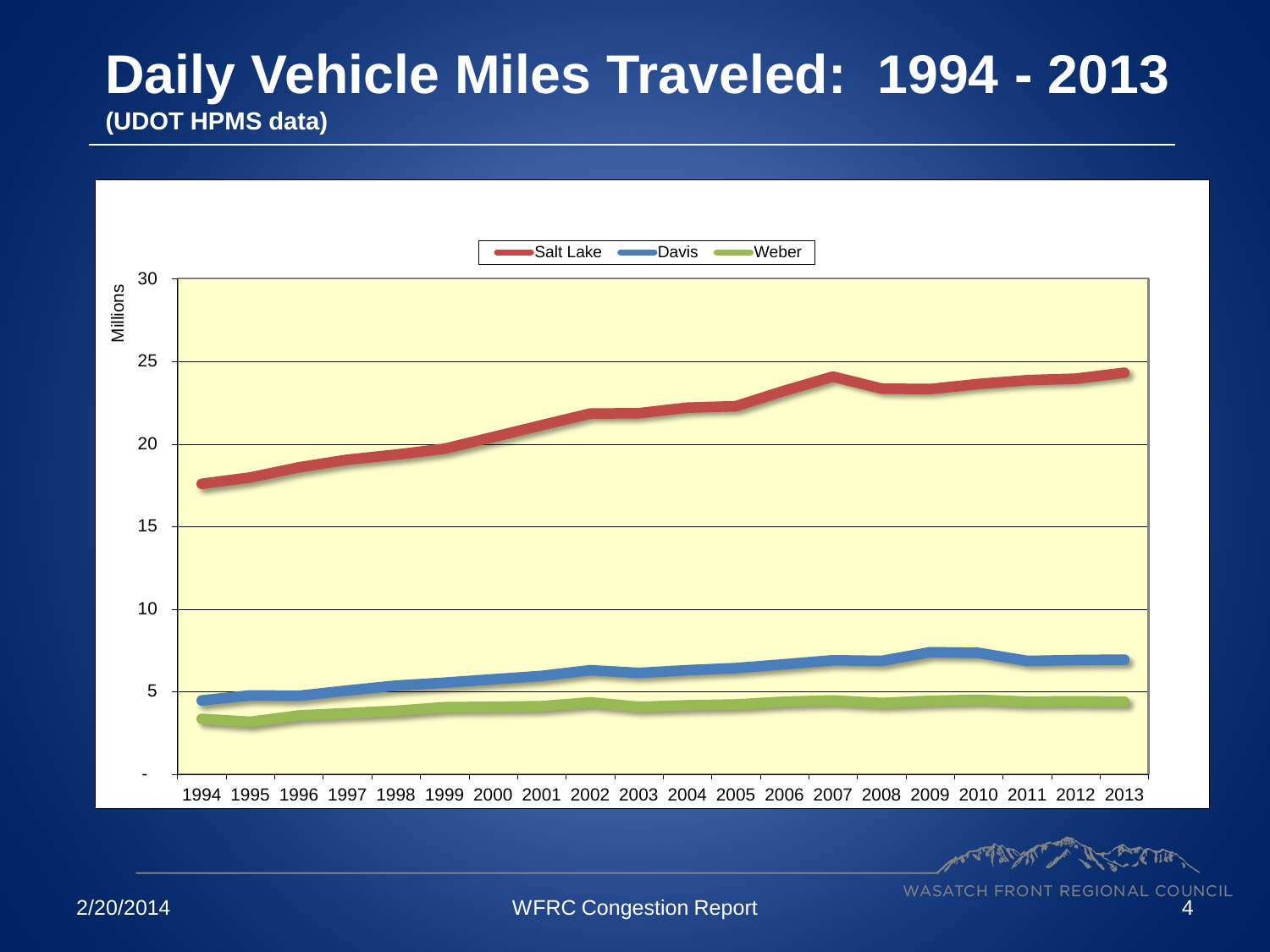# **Daily Vehicle Miles Traveled by Facility**

#### **Arterial VMT: 1994-2013 Freeway VMT: 1994-2013**



**PARTIE**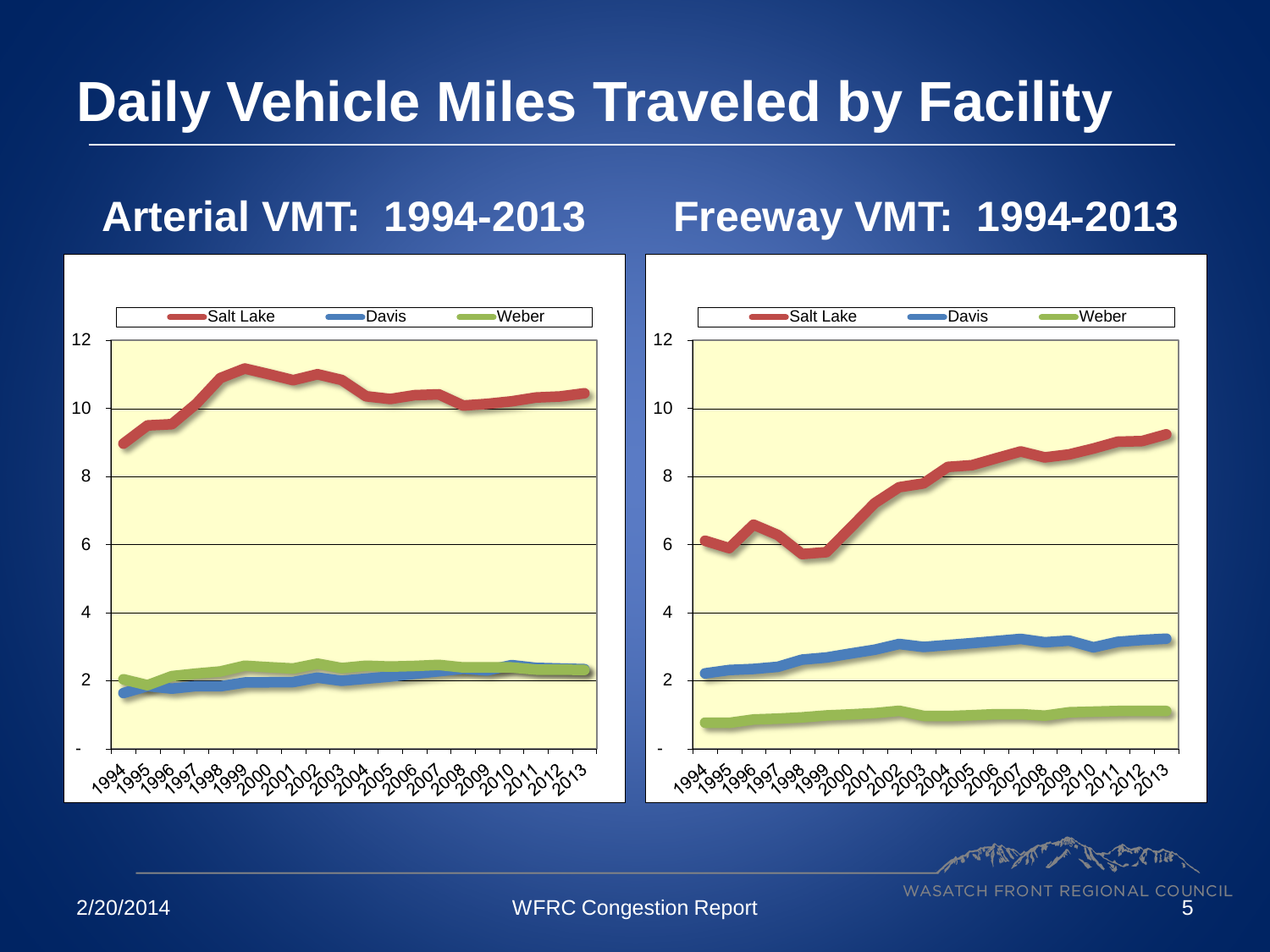## **VMT per Capita 1994 – 2013**

**Salt Lake – Davis - Weber**



Comparison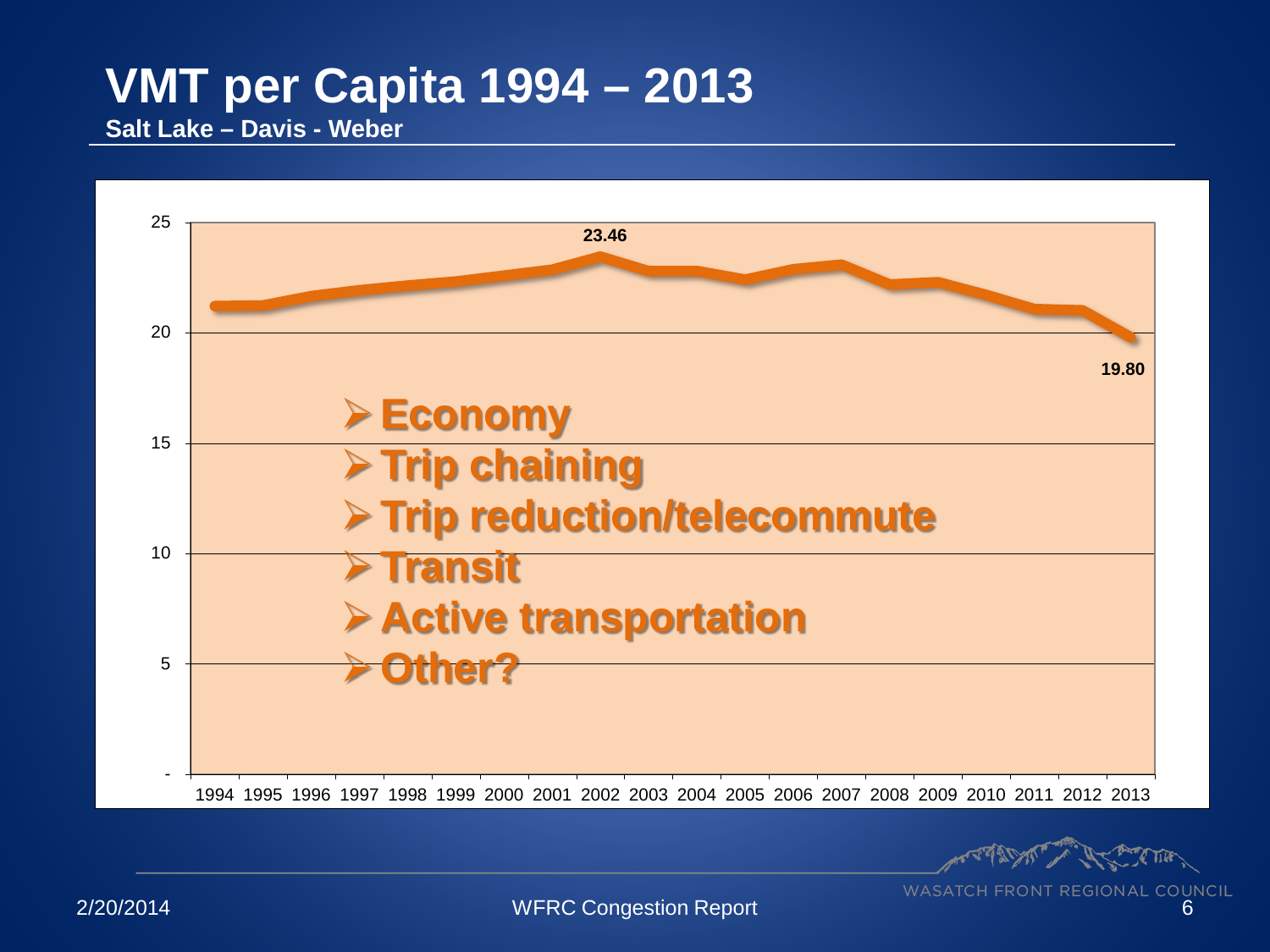#### **Percentage of Vehicles Arriving on Green Sunday – Saturday 24/7**

#### **Region 1 Region 2**



**Property**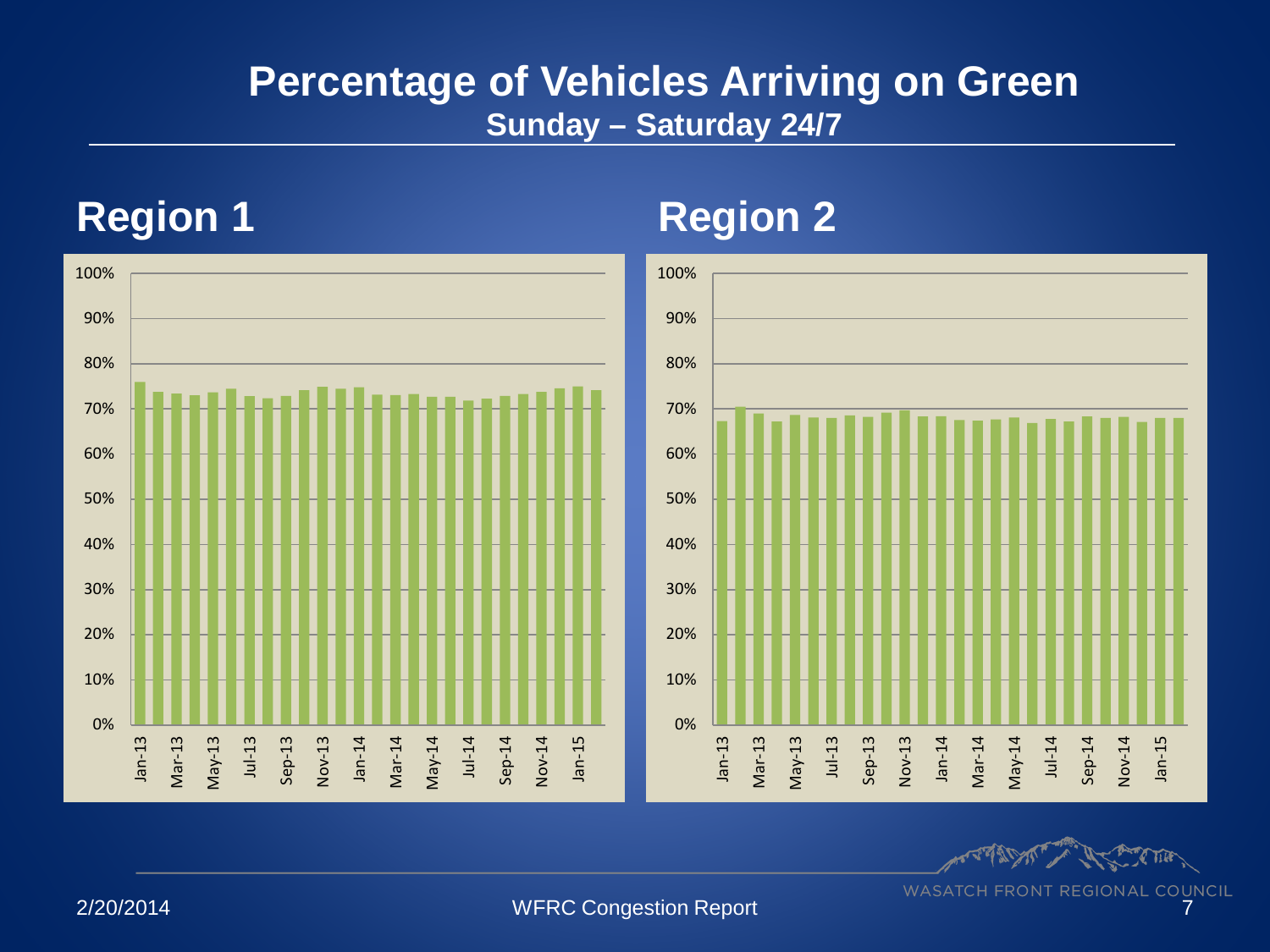#### **Number of Signals Reporting Arrival on Green**

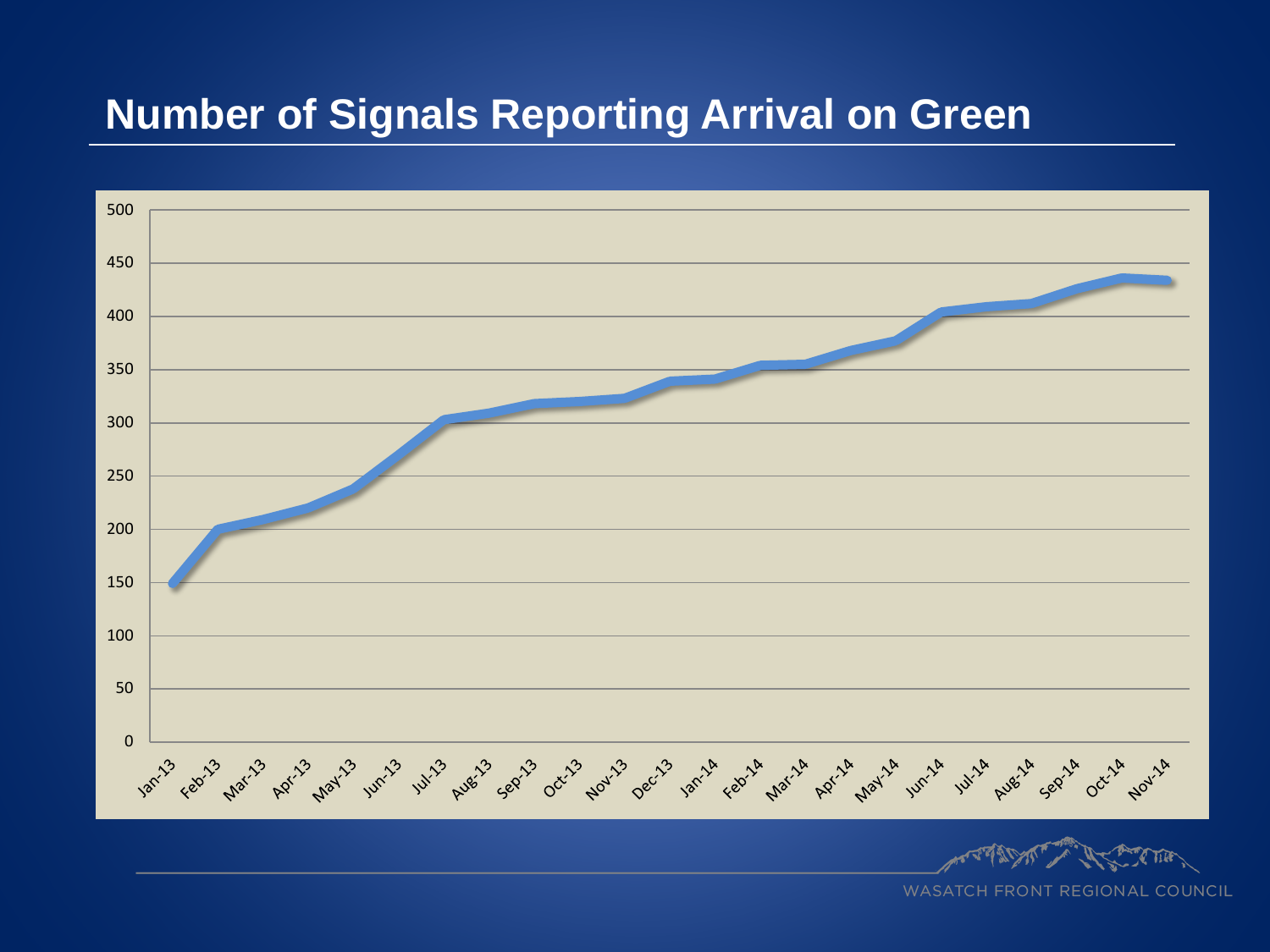#### **Percentage of Vehicles Arriving on Green**

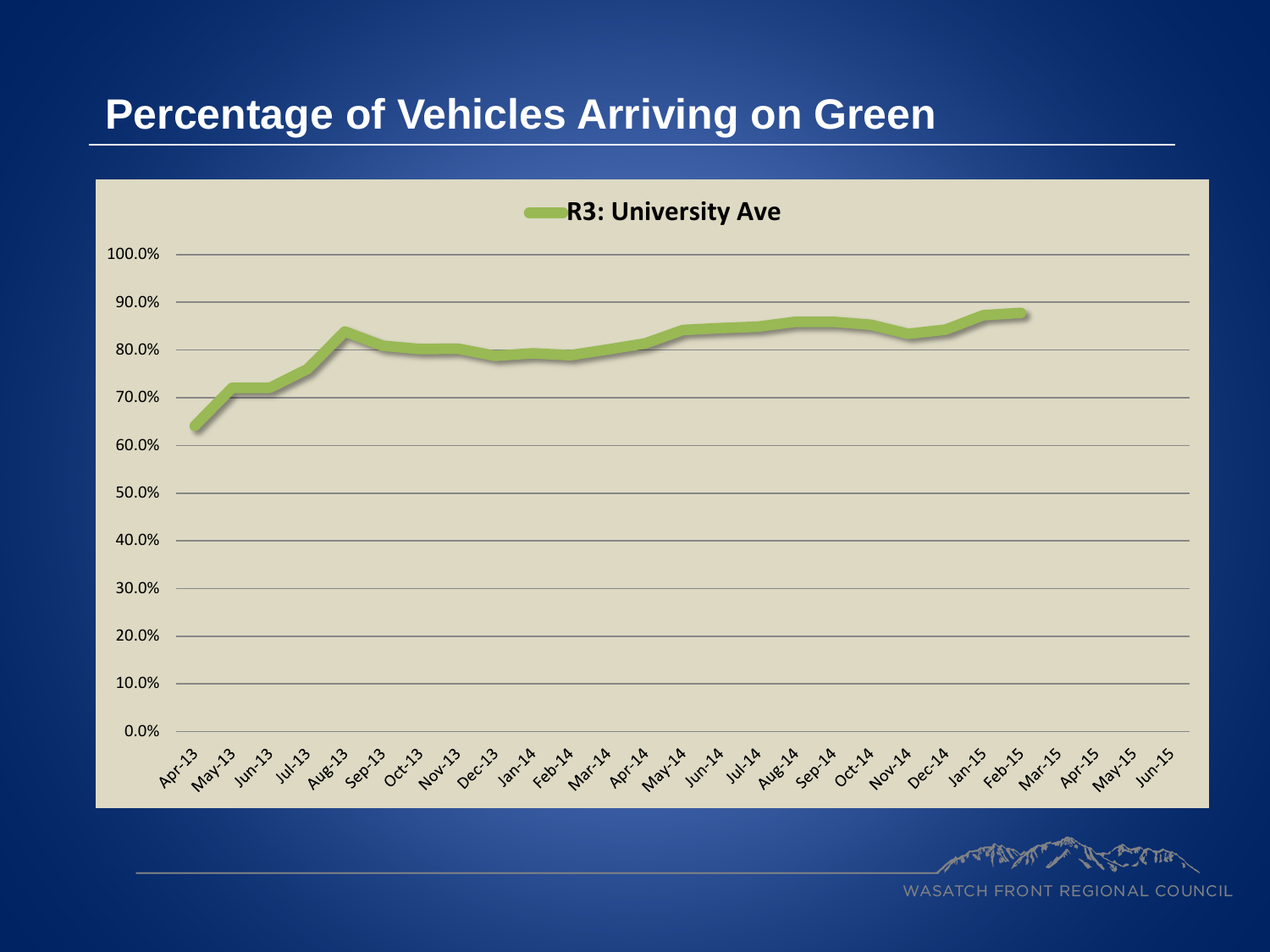# **TRANSIT PERFORMANCE**

A Charles Till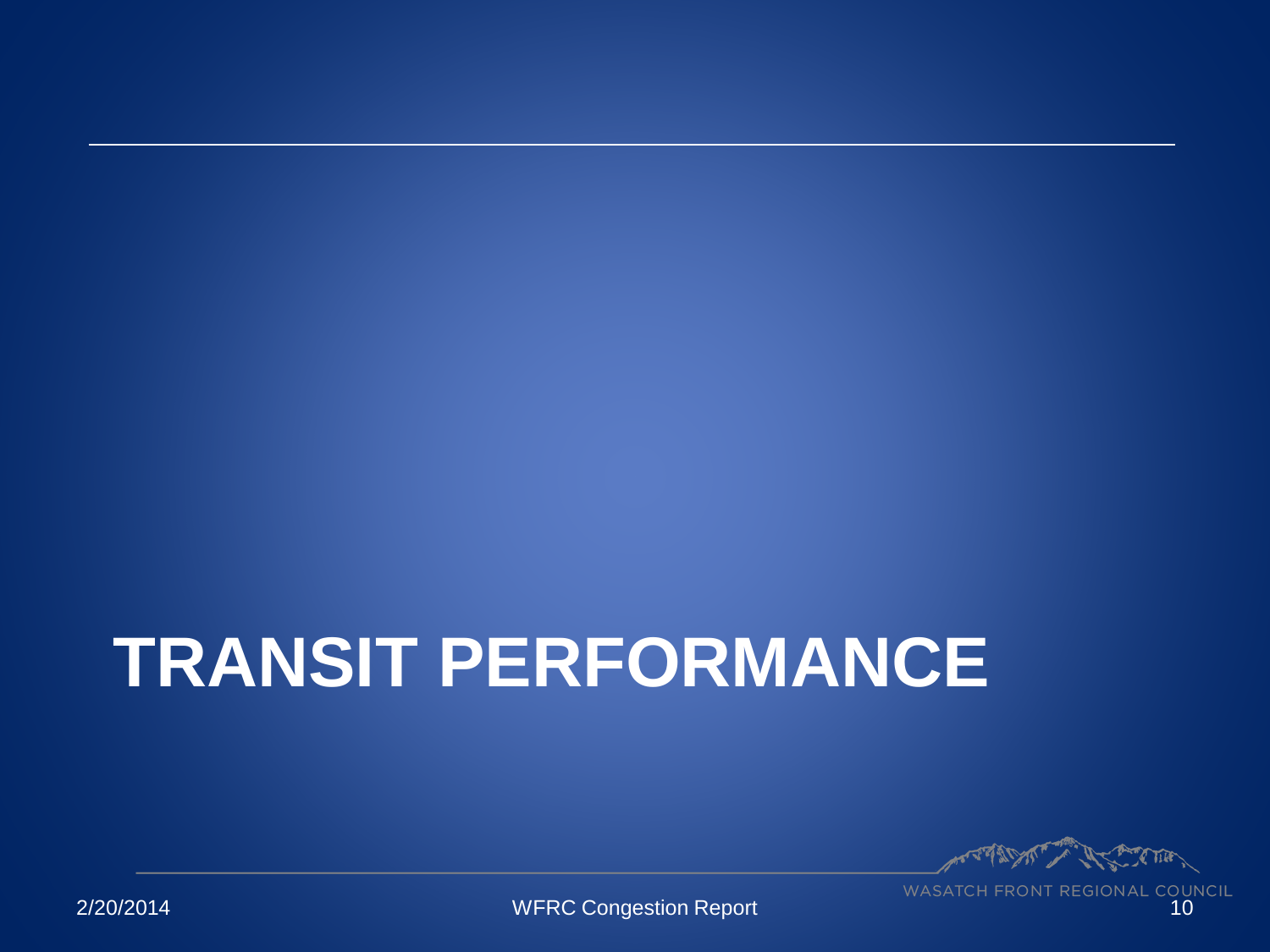## **UTA System Boardings 2001-2014**

*UTA Trend Statistics, CAFR 2013*



**CAMATION** 

**WASATCH FRONT REGIONAL COUNCIL** 2/20/2014 WFRC Congestion Report 11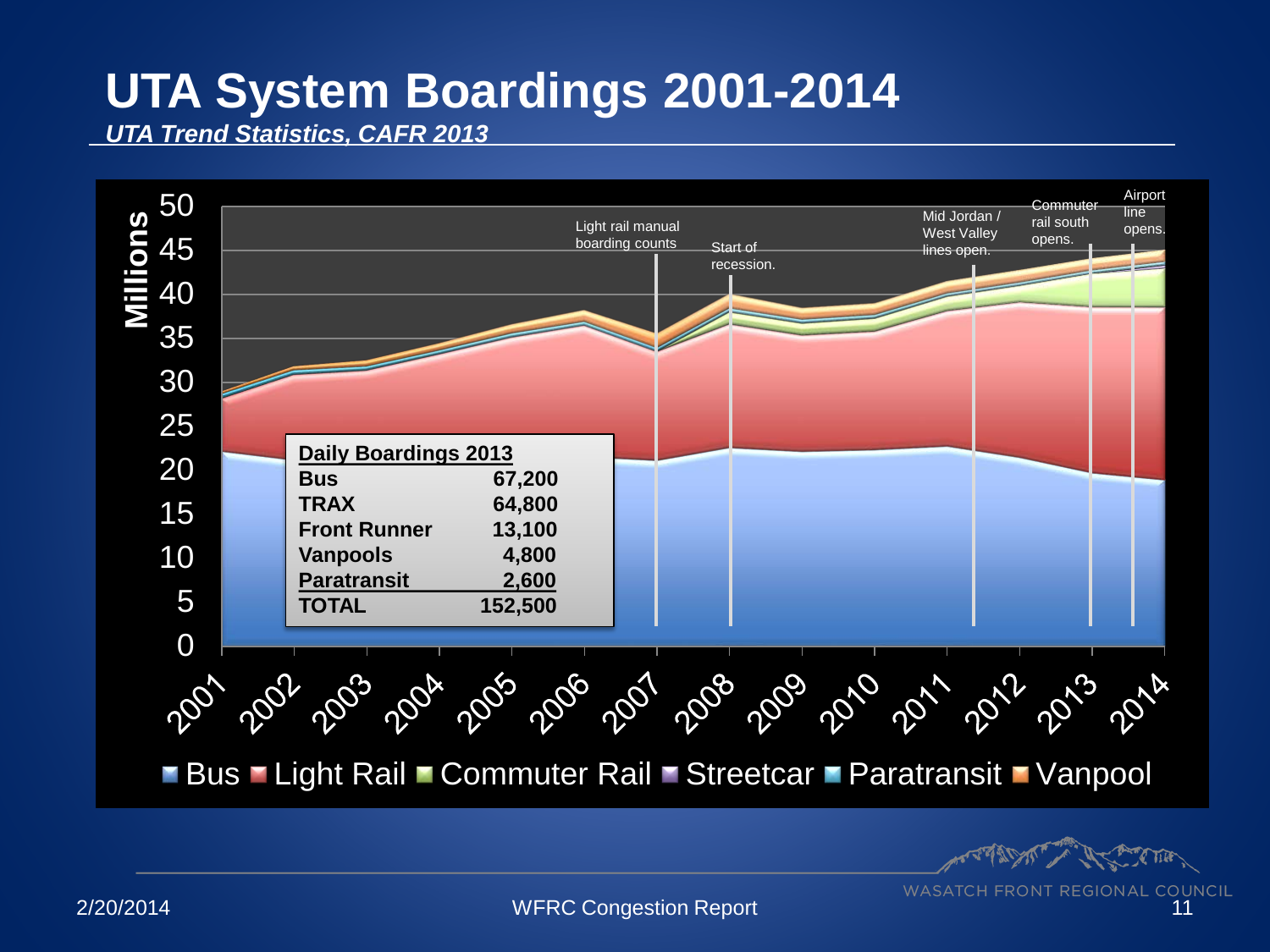## **Annual Transit Boardings per Capita**

**Box Elder – Weber – Davis – Salt Lake – Tooele - Utah**



**AMERICAN**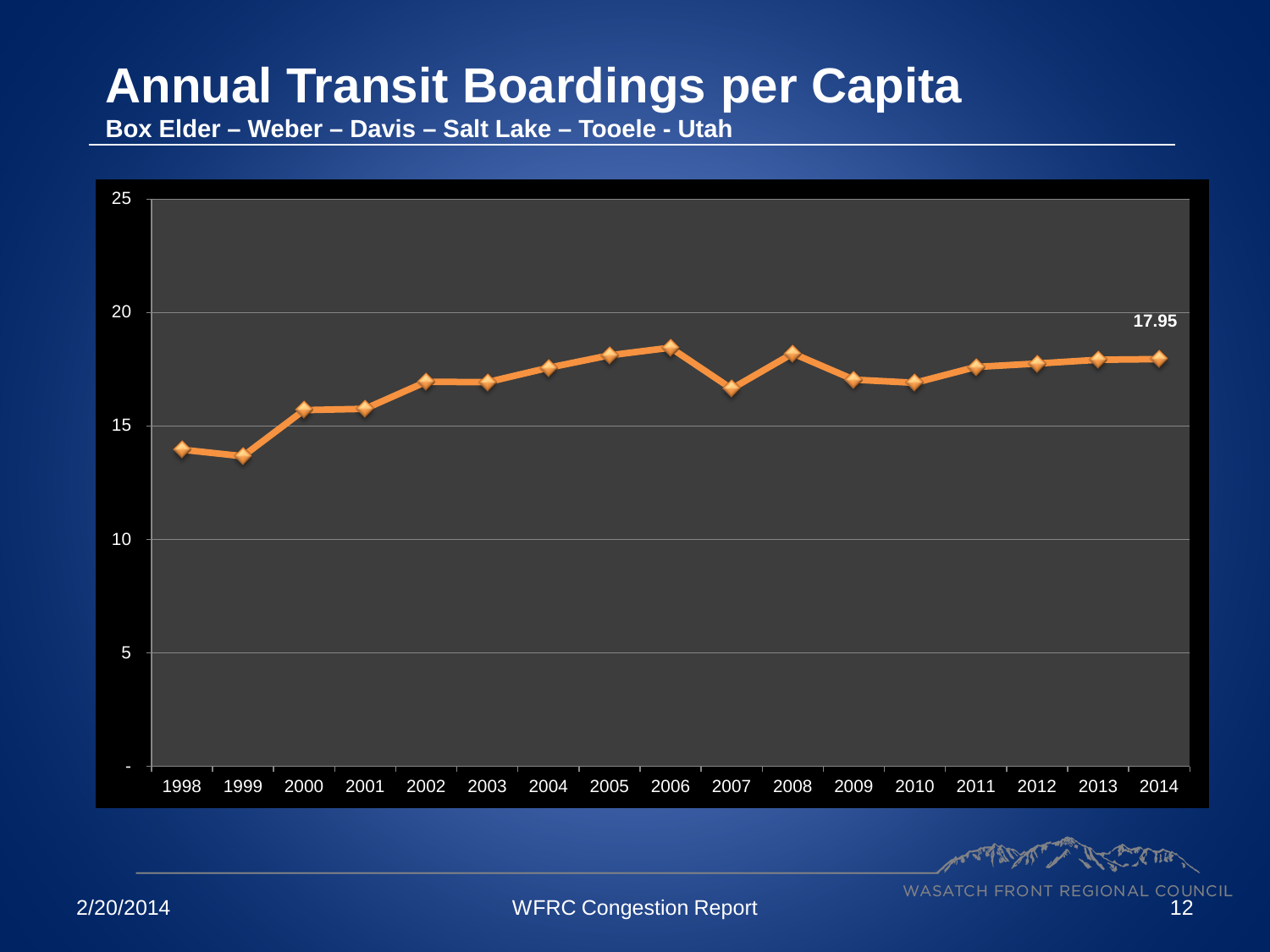## **UTA Maximum Bus Loads by Hour 2014**

![](_page_12_Figure_1.jpeg)

**PORTAL** 

**WASATCH FRONT REGIONAL COUNCIL** 

2/20/2014 WFRC Congestion Report 13

11:00 PM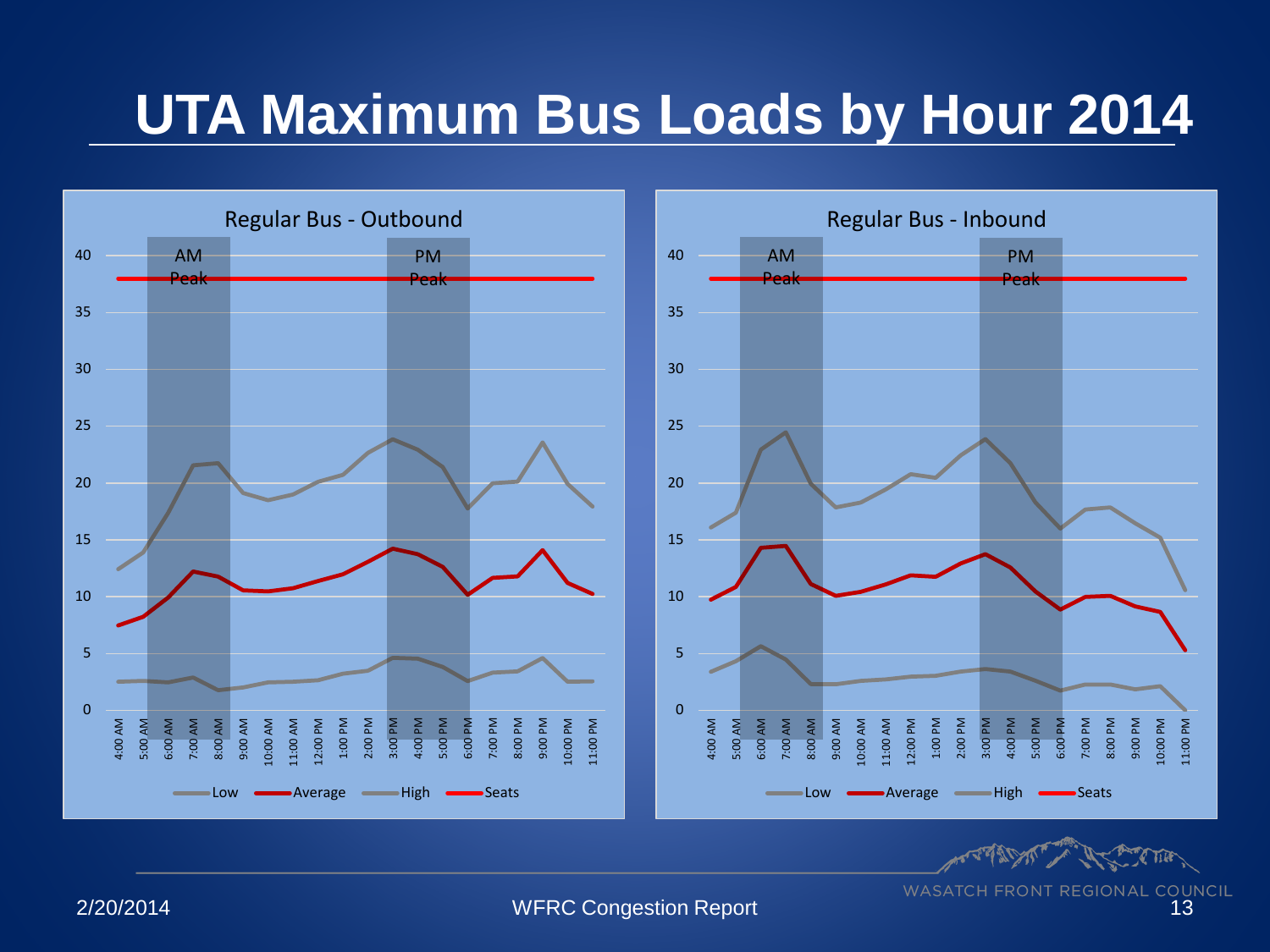### **UTA Maximum TRAX Loads by Hour 2014 Blue Line: Draper / Salt Lake City**

![](_page_13_Figure_1.jpeg)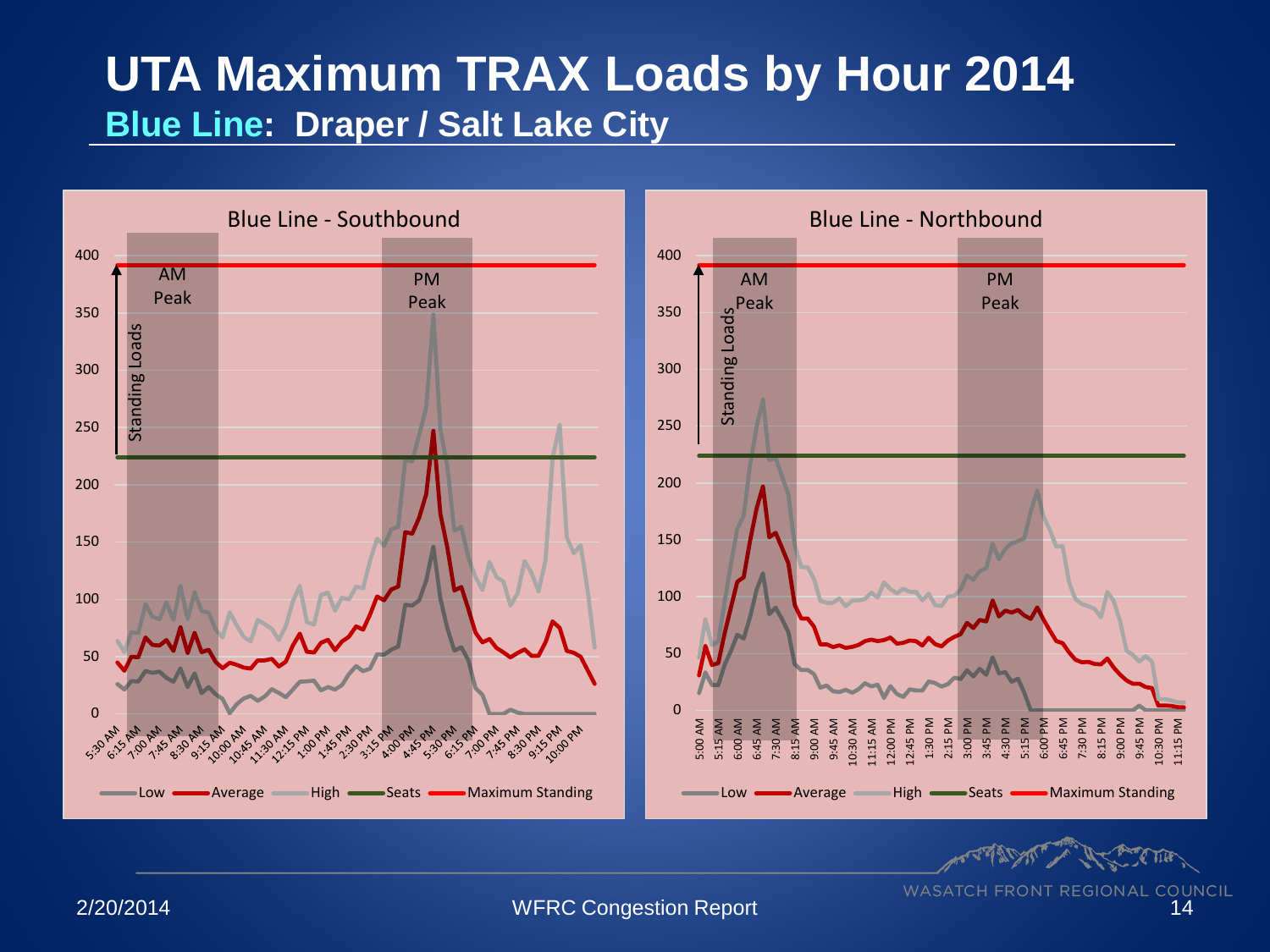### **UTA Maximum TRAX Loads by Hour 2014 Red Line: Mid-Jordan / University of Utah**

![](_page_14_Figure_1.jpeg)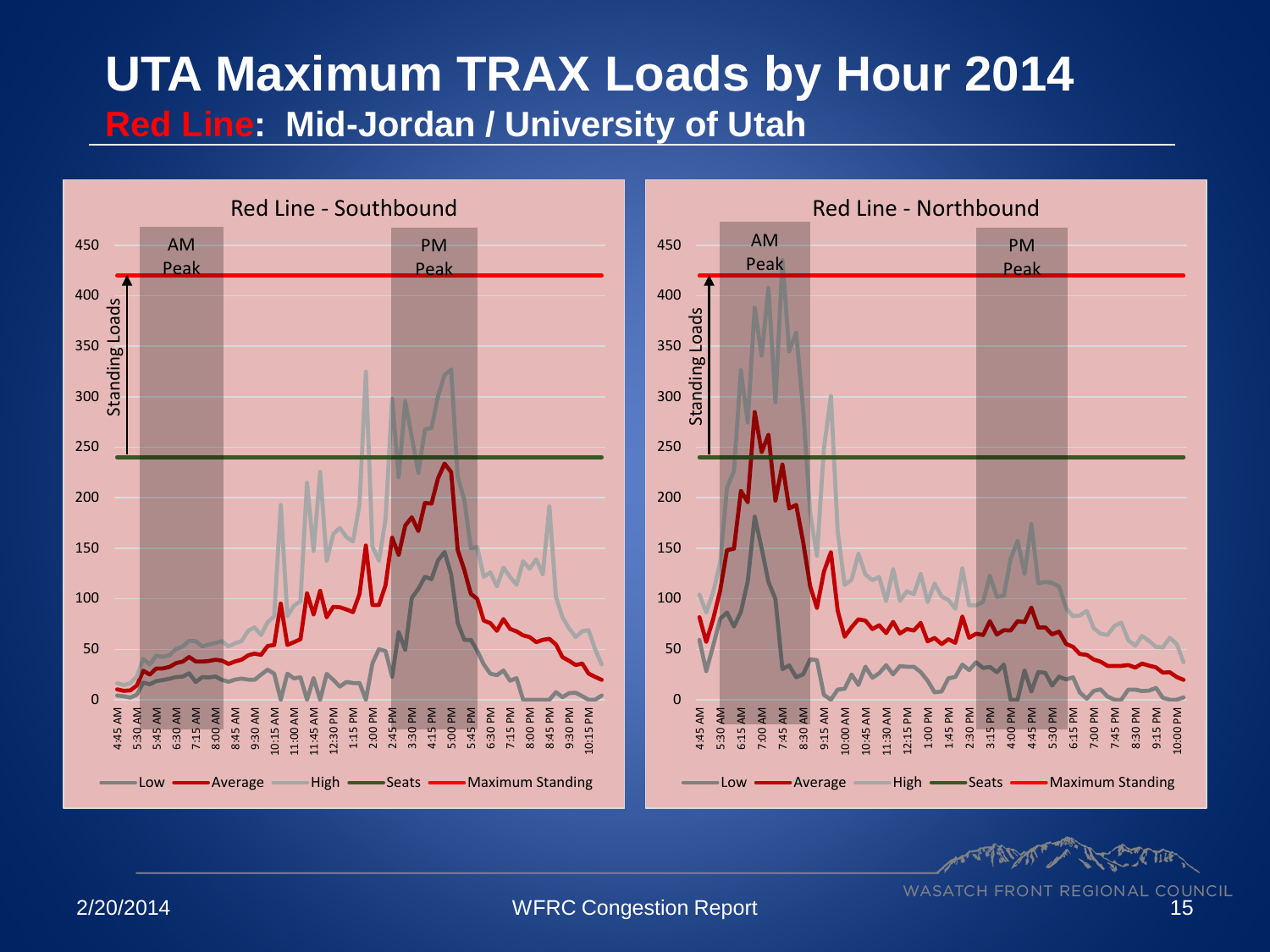### **UTA Maximum TRAX Loads by Hour 2014 Green Line: West Valley / Airport**

![](_page_15_Figure_1.jpeg)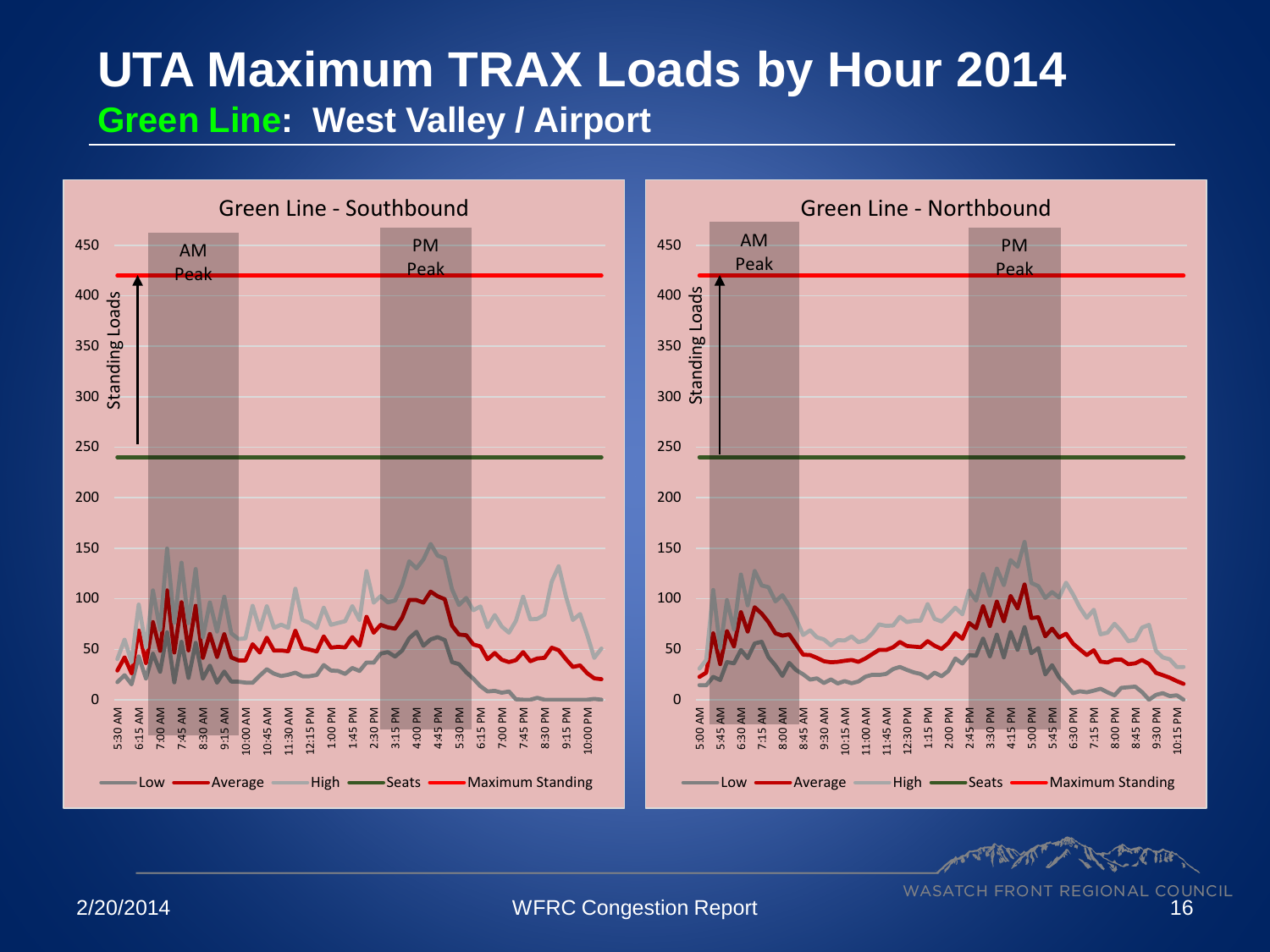#### **UTA Maximum Front Runner Loads by Hour 2014**

![](_page_16_Figure_1.jpeg)

![](_page_16_Figure_2.jpeg)

**PORTAL**